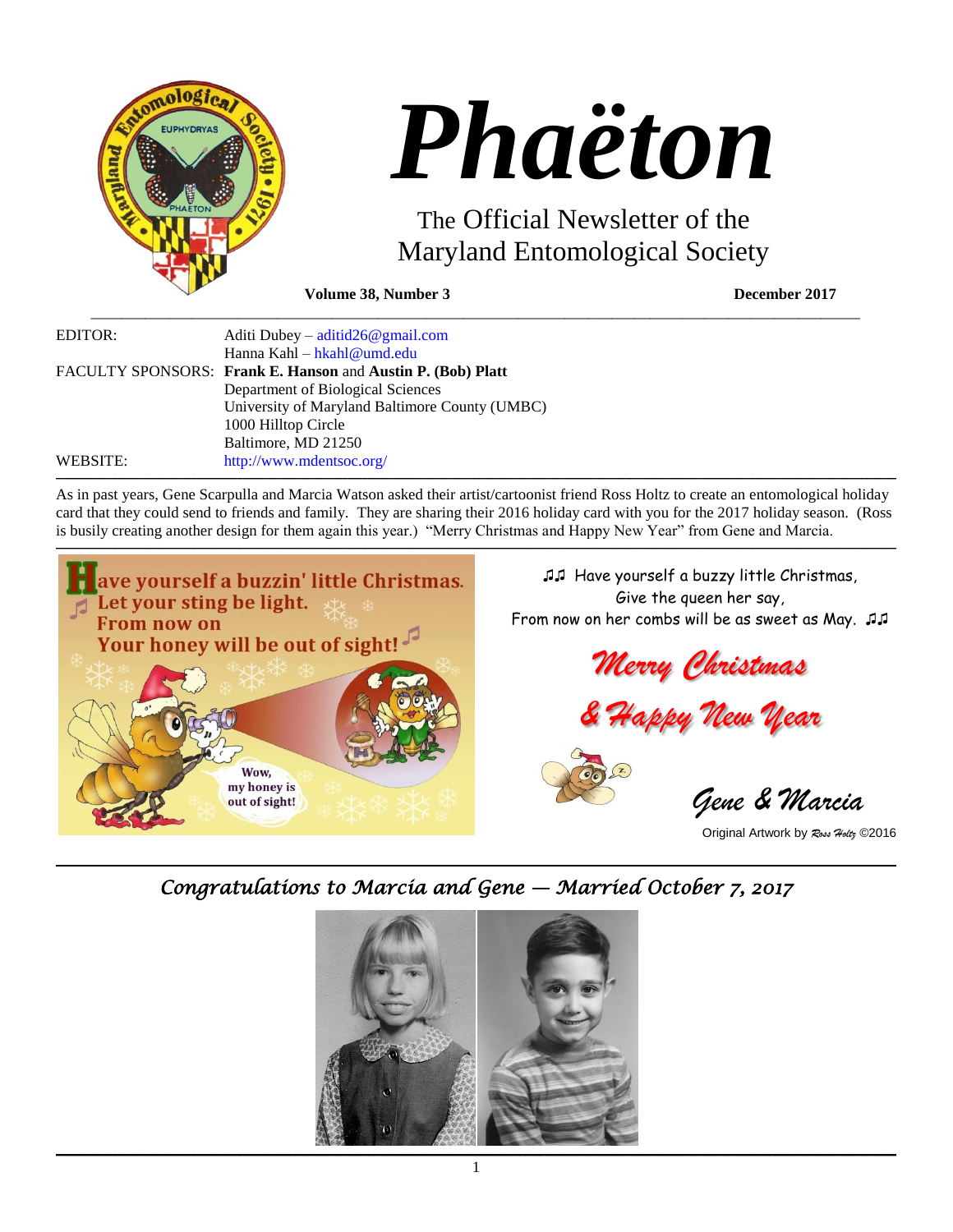$\mathcal{L}_\text{max}$  and  $\mathcal{L}_\text{max}$  and  $\mathcal{L}_\text{max}$  are the set of the set of the set of the set of the set of the set of the set of the set of the set of the set of the set of the set of the set of the set of the set of th

## **\*\*\*DON'T FORGET TO RENEW\*\*\* \*\*\*IT'S MEMBERSHIP RENEWAL TIME\*\*\* OCT 2017 – SEP 2018 MEMBERSHIP YEAR**

**\_\_\_\_\_\_\_\_\_\_\_\_\_\_\_\_\_\_\_\_\_\_\_\_\_\_\_\_\_\_\_\_\_\_\_\_\_\_\_\_\_\_\_\_\_\_\_\_\_\_\_\_\_\_\_\_\_\_\_\_\_\_\_\_\_\_\_\_\_\_\_\_\_\_\_\_\_\_\_\_\_\_\_\_\_\_\_\_\_\_\_\_\_\_\_\_\_\_\_\_\_\_\_\_\_\_\_\_\_\_\_\_\_\_\_\_\_\_\_\_\_\_\_\_\_\_\_\_\_\_\_\_\_\_\_\_\_\_\_\_\_\_\_\_\_\_\_\_\_\_\_\_\_\_\_\_\_\_\_\_\_\_\_\_\_\_\_\_**

Membership renewal forms were inserted in the front of the September 2017 issue of *The Maryland Entomologist*. If the date on your address label reads 2017, it is time for you to renew for the "October 2017 – September 2018" membership year. Please check that your contact information is correct and return the form along with your check (made out to Maryland Entomological Society) to: **Edgar A. Cohen, Jr.** (MES Treasurer), [5454 Marsh](https://maps.google.com/?q=5454+Marsh+Hawk+Way,+Columbia,+MD+21045&entry=gmail&source=g)  [Hawk Way, Columbia, MD 21045.](https://maps.google.com/?q=5454+Marsh+Hawk+Way,+Columbia,+MD+21045&entry=gmail&source=g)

#### **\_\_\_\_\_\_\_\_\_\_\_\_\_\_\_\_\_\_\_\_\_\_\_\_\_\_\_\_\_\_\_\_\_\_\_\_\_\_\_\_\_\_\_\_\_\_\_\_\_\_\_\_\_\_\_\_\_\_\_\_\_\_\_\_\_\_\_\_\_\_\_\_\_\_\_\_\_\_\_\_\_\_\_\_\_\_\_\_\_\_\_\_\_\_\_\_\_\_\_\_\_\_\_\_\_\_\_\_\_\_\_\_\_\_\_\_\_\_\_\_\_\_\_\_\_\_\_\_\_\_\_\_\_\_\_\_\_\_\_\_\_\_\_\_\_\_\_\_\_\_\_\_\_\_\_\_\_\_\_\_\_\_\_\_\_\_\_\_ WELCOME TO NEW MEMBERS**

MES welcomes the following new members to the Society: **Matthew L. Buffington – North Bethesda, MD M. Lourdes Chamorro – North Bethesda, MD Andrew Sharp – Columbia, MD**

#### **\_\_\_\_\_\_\_\_\_\_\_\_\_\_\_\_\_\_\_\_\_\_\_\_\_\_\_\_\_\_\_\_\_\_\_\_\_\_\_\_\_\_\_\_\_\_\_\_\_\_\_\_\_\_\_\_\_\_\_\_\_\_\_\_\_\_\_\_\_\_\_\_\_\_\_\_\_\_\_\_\_\_\_\_\_\_\_\_\_\_\_\_\_\_\_\_\_\_\_\_\_\_\_\_\_\_\_\_\_\_\_\_\_\_\_\_\_\_\_\_\_\_\_\_\_\_\_\_\_\_\_\_\_\_\_\_\_\_\_\_\_\_\_\_\_\_\_\_\_\_\_\_\_\_\_\_\_\_\_\_\_\_\_\_\_\_\_\_ HONORING MEMBER DONORS**

MES wishes to honor the following members who made charitable donations along with their recent membership renewals. These donations help with the printing and mailing of *The Maryland Entomologist*.

**John F. Carroll Linda M. and Charles A. Davis Harold J. Harlan \_\_\_\_\_\_\_\_\_\_\_\_\_\_\_\_\_\_\_\_\_\_\_\_\_\_\_\_\_\_\_\_\_\_\_\_\_\_\_\_\_\_\_\_\_\_\_\_\_\_\_\_\_\_\_\_\_\_\_\_\_\_\_\_\_\_\_\_\_\_\_\_\_\_\_\_\_\_\_\_\_\_\_\_\_\_\_\_\_\_\_\_\_\_\_\_\_\_\_\_\_\_\_\_\_\_\_\_\_\_\_\_\_\_\_\_\_\_\_\_\_\_\_\_\_\_\_\_\_\_\_\_\_\_\_\_\_\_\_\_\_\_\_\_\_\_\_\_\_\_\_\_\_\_\_\_\_\_\_\_\_\_\_\_\_\_\_\_**

## **MEMBER NEWS**

**Hanna Kahl**, a co-editor of the *Phaëton*, will be moving to California to start a PhD in Entomology at University of California, Davis later this month. She has enjoyed MES meetings and getting the opportunity to contribute to editing the *Phaëton*, and will dearly miss MES. Aditi Dubey will continue to serve as the editor of the *Phaëton*.

#### **\_\_\_\_\_\_\_\_\_\_\_\_\_\_\_\_\_\_\_\_\_\_\_\_\_\_\_\_\_\_\_\_\_\_\_\_\_\_\_\_\_\_\_\_\_\_\_\_\_\_\_\_\_\_\_\_\_\_\_\_\_\_\_\_\_\_\_\_\_\_\_\_\_\_\_\_\_\_\_\_\_\_\_\_\_\_\_\_\_\_\_\_\_\_\_\_\_\_\_\_\_\_\_\_\_\_\_\_\_\_\_\_\_\_\_\_\_\_\_\_\_\_\_\_\_\_\_\_\_\_\_\_\_\_\_\_\_\_\_\_\_\_\_\_\_\_\_\_\_\_\_\_\_\_\_\_\_\_\_\_\_\_\_\_\_\_\_\_ 17 NOV 2017 MES MEETING MINUTES**

The 319<sup>th</sup> MES meeting convened at 8:00 PM on Friday, November 17, 2017 with a welcome from President Fred Paraskevoudakis. In attendance were 13 members and 14 guests. Treasurer Ed Cohen reported the Society's balance as \$ 4,912.98. Gene Scarpulla, editor of *The Maryland Entomologist* stated that three articles submitted for publication are undergoing peer review. Member David Florin briefly discussed his attendance at the 2017 Annual Meeting of the Entomological Society of America in Denver, CO. He stated that honeybees and mites were the subject of the greatest number of presentations. Under the heading of new business, President Fred Paraskevoudakis led a discussion of ideas for a memorial plaque recognizing the contributions to the MES of long-time Society member and Secretary, the late Richard H. (Dick) Smith. Fred and Vice President Phil Kean had done some preliminary investigation and presented findings. Marcia Watson entered a motion to proceed with the creation of the memorial plaque, and Harold Harlan seconded the motion.

**\_\_\_\_\_\_\_\_\_\_\_\_\_\_\_\_\_\_\_\_\_\_\_\_\_\_\_\_\_\_\_\_\_\_\_\_\_\_\_\_\_\_\_\_\_\_\_\_\_\_\_\_\_\_\_\_\_\_\_\_\_\_\_\_\_\_\_\_\_\_\_\_\_\_\_\_\_\_\_\_\_\_\_\_\_\_\_\_\_\_\_\_\_\_\_\_\_\_\_\_\_\_\_\_\_\_\_\_\_\_\_\_\_\_\_\_\_\_\_\_\_\_\_\_\_\_\_\_\_\_\_\_\_\_\_\_\_\_\_\_\_\_\_\_\_\_\_\_\_\_\_\_\_\_\_\_\_\_\_\_\_\_\_\_\_\_\_\_**

#### **\_\_\_\_\_\_\_\_\_\_\_\_\_\_\_\_\_\_\_\_\_\_\_\_\_\_\_\_\_\_\_\_\_\_\_\_\_\_\_\_\_\_\_\_\_\_\_\_\_\_\_\_\_\_\_\_\_\_\_\_\_\_\_\_\_\_\_\_\_\_\_\_\_\_\_\_\_\_\_\_\_\_\_\_\_\_\_\_\_\_\_\_\_\_\_\_\_\_\_\_\_\_\_\_\_\_\_\_\_\_\_\_\_\_\_\_\_\_\_\_\_\_\_\_\_\_\_\_\_\_\_\_\_\_\_\_\_\_\_\_\_\_\_\_\_\_\_\_\_\_\_\_\_\_\_\_\_\_\_\_\_\_\_\_\_\_\_\_ 17 NOV 2017 MES LECTURE**

**Speaker: Matthew L. Buffington, PhD, Hymenoptera Unit, Systematic Entomology Lab, USDA c/o National Museum of Natural History, Smithsonian Institution, Washington D.C.**

## **Title: "Understanding gall wasp evolution in the age of genomics"**

The lecture, which preceded the business meeting, by Matthew L. Buffington, Ph.D. is summarized below. An abstract appeared in the November 2017 *Phaeton*, volume 38, number 2. In preparation for tonight's lecture, Fred brought examples of galls gathered from a wooded area of his yard.

The speaker is researching the evolutionary history of gall wasps utilizing ultra conserved elements (UCE's) of the genome in order more specifically describe the taxonomy and relationships between species. He presented numerous slides and discussed lifestyles, modes of attack of gall wasps upon plants, and the need for additional research into the various species and their mechanisms of action. A portion of his data was obtained from a pepper growing area in the southern part of Texas. Such information is important for agriculture and pest control purposes.

*Respectfully submitted, Janet A. Lydon, Secretary*

#### **\_\_\_\_\_\_\_\_\_\_\_\_\_\_\_\_\_\_\_\_\_\_\_\_\_\_\_\_\_\_\_\_\_\_\_\_\_\_\_\_\_\_\_\_\_\_\_\_\_\_\_\_\_\_\_\_\_\_\_\_\_\_\_\_\_\_\_\_\_\_\_\_\_\_\_\_\_\_\_\_\_\_\_\_\_\_\_\_\_\_\_\_\_\_\_\_\_\_\_\_\_\_\_\_\_\_\_\_\_\_\_\_\_\_\_\_\_\_\_\_\_\_\_\_\_\_\_\_\_\_\_\_\_\_\_\_\_\_\_\_\_\_\_\_\_\_\_\_\_\_\_\_\_\_\_\_\_\_\_\_\_\_\_\_\_\_\_\_ INTERSTATE PEST MANAGEMENT CONFERENCE**

**Wed-Thu, 31 January – 1 February 2018 Maritime Institute of Technology - Training and Conference Center, 692 Maritime Boulevard, Linthicum, MD**

The Maryland State Pest Control Association presents the 37<sup>th</sup> Annual Interstate Pest Management Conference. The Conference attracts hundreds of professionals in urban and structural pest management each year for comprehensive training by leading experts from industry, government, and academia.

#### **\_\_\_\_\_\_\_\_\_\_\_\_\_\_\_\_\_\_\_\_\_\_\_\_\_\_\_\_\_\_\_\_\_\_\_\_\_\_\_\_\_\_\_\_\_\_\_\_\_\_\_\_\_\_\_\_\_\_\_\_\_\_\_\_\_\_\_\_\_\_\_\_\_\_\_\_\_\_\_\_\_\_\_\_\_\_\_\_\_\_\_\_\_\_\_\_\_\_\_\_\_\_\_\_\_\_\_\_\_\_\_\_\_\_\_\_\_\_\_\_\_\_\_\_\_\_\_\_\_\_\_\_\_\_\_\_\_\_\_\_\_\_\_\_\_\_\_\_\_\_\_\_\_\_\_\_\_\_\_\_\_\_\_\_\_\_\_\_ 2018 ADVANCED LANDSCAPE IPM PHC SHORT COURSE**

## **Mon-Thurs, 8-11, January 2018 Entomology Department, Plant Sciences Building, University of Maryland, College Park, MD**

The annual Advanced Landscape IPM PHC Short Course is a recertification short course for arborists, landscape supervisors, IPM monitors, advanced gardeners, and others responsible for urban plant management. Each day, the course will include a lecture from 8:00 am to 3:00 pm and an optional lecture from 3.30 pm to 5.30 pm.

To find additional information and register, visit <http://landscapeipmphc.weebly.com/>

#### **\_\_\_\_\_\_\_\_\_\_\_\_\_\_\_\_\_\_\_\_\_\_\_\_\_\_\_\_\_\_\_\_\_\_\_\_\_\_\_\_\_\_\_\_\_\_\_\_\_\_\_\_\_\_\_\_\_\_\_\_\_\_\_\_\_\_\_\_\_\_\_\_\_\_\_\_\_\_\_\_\_\_\_\_\_\_\_\_\_\_\_\_\_\_\_\_\_\_\_\_\_\_\_\_\_\_\_\_\_\_\_\_\_\_\_\_\_\_\_\_\_\_\_\_\_\_\_\_\_\_\_\_\_\_\_\_\_\_\_\_\_\_\_\_\_\_\_\_\_\_\_\_\_\_\_\_\_\_\_\_\_\_\_\_\_\_\_\_ 29 TH USDA INTERAGENCY RESEARCH FORUM ON INVASIVE SPECIES**

## **Tue-Fri, 9-12 January 2018**

**Loews Annapolis Hotel, 126 West Street, Annapolis, MD**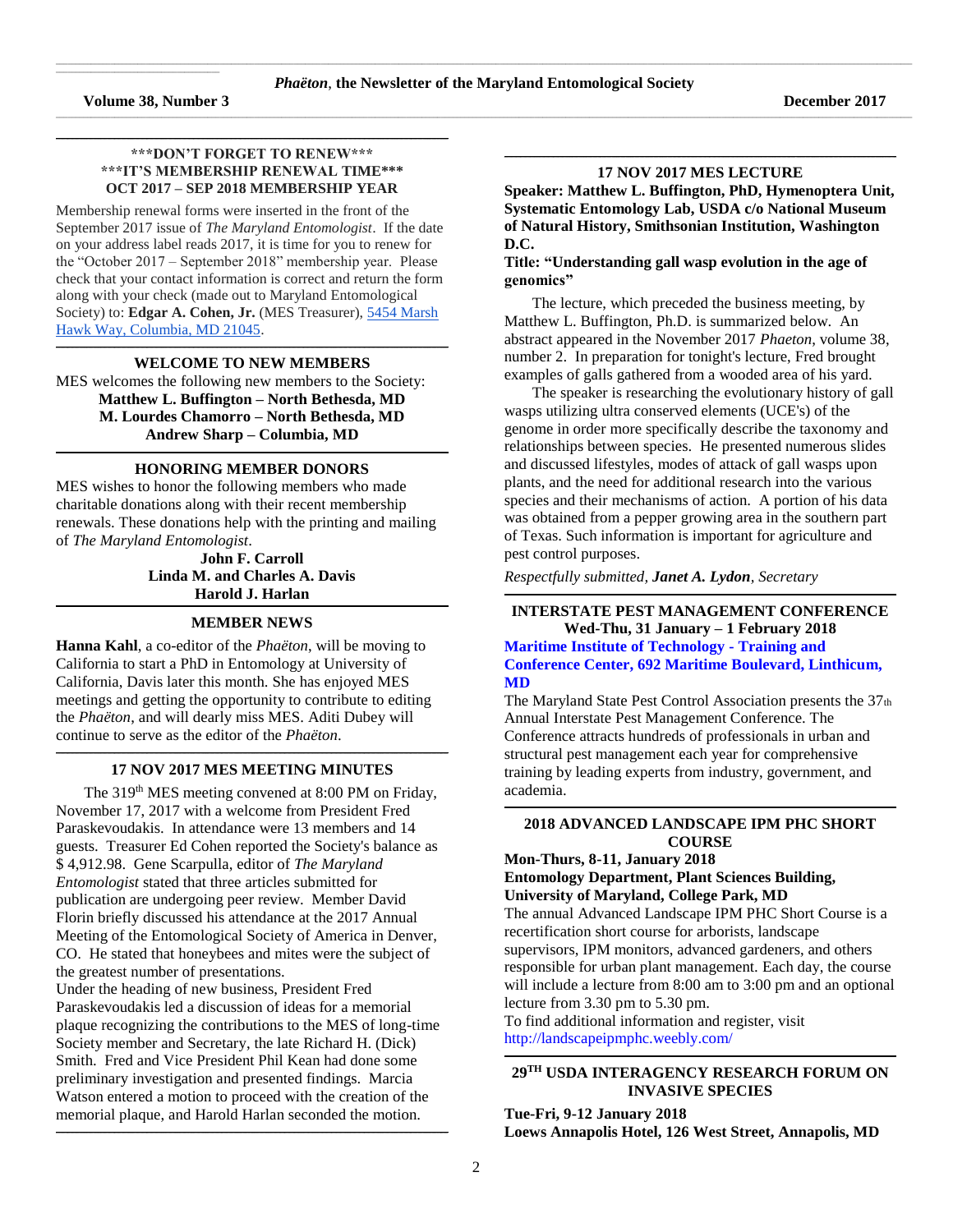## **Volume 38, Number 3 December 2017**

Keynote Speakers –

 $\mathcal{L}_\text{max}$  and  $\mathcal{L}_\text{max}$  and  $\mathcal{L}_\text{max}$  are the set of the set of the set of the set of the set of the set of the set of the set of the set of the set of the set of the set of the set of the set of the set of th

Kenneth Raffa, University of Wisconsin, Madison, WI It's about time: Applying variable and changing temperatures to the management of two naturalized invasive pests, oak wilt fungus and gypsy moth

Helen Roy, Natural Environment Research Council, Centre for Ecology and Hydrology, Oxfordshire, UK

Engaging people in unraveling the ecology of biological invasions

General Session Topics – Wednesday - Friday

- Chemical ecology of Cerambycids
- Evolution and invasive species

• Ecological aftermath: why biological invasions are real problems

• Managing invasive forest pests with biological control: an update on recent progress.

In addition to the General Sessions, this year's program will include several invited and offered presentations on topics that are relevant to the issue of non-native invasive species:

• Invasive organisms and invasive fires: reciprocal effects, management options

• Laurel wilt disease. What we know and what we fear

• Etiology of thousand cankers disease in the eastern US

• Factors affecting catches of ambrosia beetles and wood borers • Effects of rising CO2 and climate change on invasive species

• Restoration of the American elm across the urban to rural gradient

• The recent gypsy moth outbreak in New England: the role of rainfall, *Entomophaga maimaiga*, and Nuclear Polyhedrosis Virus

• Which of the 1000 bark beetles indigenous to Asia is the greatest threat to American forests?

• Updates on spotted lanternfly

Poster displays on invasive species and related topics are always welcome. Please contact Vince D'Amico

[\(vincedamico@gmail.com\)](file:///C:/Users/Hanna/Downloads/vincedamico@gmail.com) regarding guidelines and space availability.

A limited number of openings are available on the Program for research presentations. Please contact Michael McManus a[t mmcmanus0121@comcast.net](file:///C:/Users/Hanna/Downloads/mmcmanus0121@comcast.net) as soon as possible if you are interested in giving a presentation.

Additional information can be found at:

[https://www.nrs.fs.fed.us/disturbance/invasive\\_species/interag](https://www.nrs.fs.fed.us/disturbance/invasive_species/interagency_forum/) [ency\\_forum/](https://www.nrs.fs.fed.us/disturbance/invasive_species/interagency_forum/)

#### **\_\_\_\_\_\_\_\_\_\_\_\_\_\_\_\_\_\_\_\_\_\_\_\_\_\_\_\_\_\_\_\_\_\_\_\_\_\_\_\_\_\_\_\_\_\_\_\_\_\_\_\_\_\_\_\_\_\_\_\_\_\_\_\_\_\_\_\_\_\_\_\_\_\_\_\_\_\_\_\_\_\_\_\_\_\_\_\_\_\_\_\_\_\_\_\_\_\_\_\_\_\_\_\_\_\_\_\_\_\_\_\_\_\_\_\_\_\_\_\_\_\_\_\_\_\_\_\_\_\_\_\_\_\_\_\_\_\_\_\_\_\_\_\_\_\_\_\_\_\_\_\_\_\_\_\_\_\_\_\_\_\_\_\_\_\_\_\_ ESA 2018 EASTERN BRANCH ANNUAL MEETING**

## **Sat-Mon, 17-19, March 2018 Weston Annapolis Hotel, Annapolis, MD**

The 89<sup>th</sup> Annual Meeting of the Eastern Branch of the Entomological Society of America will be held in Maryland. Early-bird registration deadline is **January 19, 2018**.

Additional Information can be found at: <http://www.entsoc.org/eastern/2018-branch-meeting> **\_\_\_\_\_\_\_\_\_\_\_\_\_\_\_\_\_\_\_\_\_\_\_\_\_\_\_\_\_\_\_\_\_\_\_\_\_\_\_\_\_\_\_\_\_\_\_\_\_\_\_\_\_\_\_\_\_\_\_\_\_\_\_\_\_\_\_\_\_\_\_\_\_\_\_\_\_\_\_\_\_\_\_\_\_\_\_\_\_\_\_\_\_\_\_\_\_\_\_\_\_\_\_\_\_\_\_\_\_\_\_\_\_\_\_\_\_\_\_\_\_\_\_\_\_\_\_\_\_\_\_\_\_\_\_\_\_\_\_\_\_\_\_\_\_\_\_\_\_\_\_\_\_\_\_\_\_\_\_\_\_\_\_\_\_\_\_\_**



## **Central Maryland Beekeepers Association**

Supporting and promoting beekeepers and the viability of honeybees in central Maryland

# **MEMBERS MEETINGS**

## **Tues, 2 January 2018; 7:00 p.m.**

Member Bob Stanhope presents "45 Years of Beekeeping in Nature Centers and in Greece" with a sweet treat–a taste of Greek wild thyme honey at the end of his presentation.

# **Tues, 6 February 2018; 7:00 p.m.**

"A Year in the Life of a Commercial Beekeeper"

Members meetings are held at th[e Oregon Ridge Nature](https://www.google.com/maps/place/Oregon+Ridge+Nature+Center/@39.4970222,-76.6868097,15z/data=!4m2!3m1!1s0x0:0x9fbed14b2a0e98dd?sa=X&ved=0ahUKEwjkwILmv6jQAhXs6YMKHVsmDwgQ_BIIdDAK)  [Center, 13555 Beaver Dam Road, Cockeysville,](https://www.google.com/maps/place/Oregon+Ridge+Nature+Center/@39.4970222,-76.6868097,15z/data=!4m2!3m1!1s0x0:0x9fbed14b2a0e98dd?sa=X&ved=0ahUKEwjkwILmv6jQAhXs6YMKHVsmDwgQ_BIIdDAK) MD. Additional information can be found at: [http://www.centralmarylandbees.org/meetings-3/membership-](http://www.centralmarylandbees.org/meetings-3/membership-meeting-schedule/)

[meeting-schedule/](http://www.centralmarylandbees.org/meetings-3/membership-meeting-schedule/)

#### **\_\_\_\_\_\_\_\_\_\_\_\_\_\_\_\_\_\_\_\_\_\_\_\_\_\_\_\_\_\_\_\_\_\_\_\_\_\_\_\_\_\_\_\_\_\_\_\_\_\_\_\_\_\_\_\_\_\_\_\_\_\_\_\_\_\_\_\_\_\_\_\_\_\_\_\_\_\_\_\_\_\_\_\_\_\_\_\_\_\_\_\_\_\_\_\_\_\_\_\_\_\_\_\_\_\_\_\_\_\_\_\_\_\_\_\_\_\_\_\_\_\_\_\_\_\_\_\_\_\_\_\_\_\_\_\_\_\_\_\_\_\_\_\_\_\_\_\_\_\_\_\_\_\_\_\_\_\_\_\_\_\_\_\_\_\_\_\_ ENTOMOLOGICAL SOCIETY OF WASHINGTON PUBLIC MEETING**

## **Thu, 4 January 2018; 7:00 p.m.**

Topic: TBA

Speaker: TBA

National Museum of Natural History, Smithsonian Institution, Washington, DC

[http://entsocwash.org/.](http://entsocwash.org/)

#### **\_\_\_\_\_\_\_\_\_\_\_\_\_\_\_\_\_\_\_\_\_\_\_\_\_\_\_\_\_\_\_\_\_\_\_\_\_\_\_\_\_\_\_\_\_\_\_\_\_\_\_\_\_\_\_\_\_\_\_\_\_\_\_\_\_\_\_\_\_\_\_\_\_\_\_\_\_\_\_\_\_\_\_\_\_\_\_\_\_\_\_\_\_\_\_\_\_\_\_\_\_\_\_\_\_\_\_\_\_\_\_\_\_\_\_\_\_\_\_\_\_\_\_\_\_\_\_\_\_\_\_\_\_\_\_\_\_\_\_\_\_\_\_\_\_\_\_\_\_\_\_\_\_\_\_\_\_\_\_\_\_\_\_\_\_\_\_\_ AMERICAN ENTOMOLOGICAL SOCIETY PUBLIC MEETING**

## **Wed, 22 February 2018; 7:00 p.m.**

**Speaker:** Bruce W. Grant, Ph.D. Department of Biology Widener University Chester, PA **Topic:** *Lepidopteran Megadiversity at the Uyuca Biosphere* 

*Reserve, Zamorano University, Honduras*

Members meetings are held at the Ewell Sale Stewart Library, on the second floor of the Academy of Natural Sciences of Drexel University at:

1900 Benjamin Franklin Parkway, Philadelphia, PA.

Additional information can be found at: http://darwin.ansp.org/hosted/aes/index.html

## **\_\_\_\_\_\_\_\_\_\_\_\_\_\_\_\_\_\_\_\_\_\_\_\_\_\_\_\_\_\_\_\_\_\_\_\_\_\_\_\_\_\_\_\_\_\_\_\_\_\_\_\_\_\_\_\_\_\_\_\_\_\_\_\_\_\_\_\_\_\_\_\_\_\_\_\_\_\_\_\_\_\_\_\_\_\_\_\_\_\_\_\_\_\_\_\_\_\_\_\_\_\_\_\_\_\_\_\_\_\_\_\_\_\_\_\_\_\_\_\_\_\_\_\_\_\_\_\_\_\_\_\_\_\_\_\_\_\_\_\_\_\_\_\_\_\_\_\_\_\_\_\_\_\_\_\_\_\_\_\_\_\_\_\_\_\_\_\_ OCT 2017-SEP 2018 MES MEMBERSHIP YEAR OFFICERS**

| President               | <b>Frederick Paras</b>                        |
|-------------------------|-----------------------------------------------|
| Vice President          | Philip J. Kean                                |
| Secretary               | Janet A. Lydon                                |
| Treasurer               | Edgar A. Cohen, Jr.                           |
| Historian               | (vacant)                                      |
| <b>Faculty Sponsors</b> | Frank E. Hanson & Austin P. Platt             |
| Journal Editor          | Eugene J. Scarpulla                           |
|                         | E-newsletter Editors Aditi Dubey & Hanna Kahl |
|                         |                                               |

**\_\_\_\_\_\_\_\_\_\_\_\_\_\_\_\_\_\_\_\_\_\_\_\_\_\_\_\_\_\_\_\_\_\_\_\_\_\_\_\_\_\_\_\_\_\_\_\_\_\_\_\_\_\_\_\_\_\_\_\_\_\_\_\_\_\_\_\_\_\_\_\_\_\_\_\_\_\_\_\_\_\_\_\_\_\_\_\_\_\_\_\_\_\_\_\_\_\_\_\_\_\_\_\_\_\_\_\_\_\_\_\_\_\_\_\_\_\_\_\_\_\_\_\_\_\_\_\_\_\_\_\_\_\_\_\_\_\_\_\_\_\_\_\_\_\_\_\_\_\_\_\_\_\_\_\_\_\_\_\_\_\_\_\_\_\_\_\_**